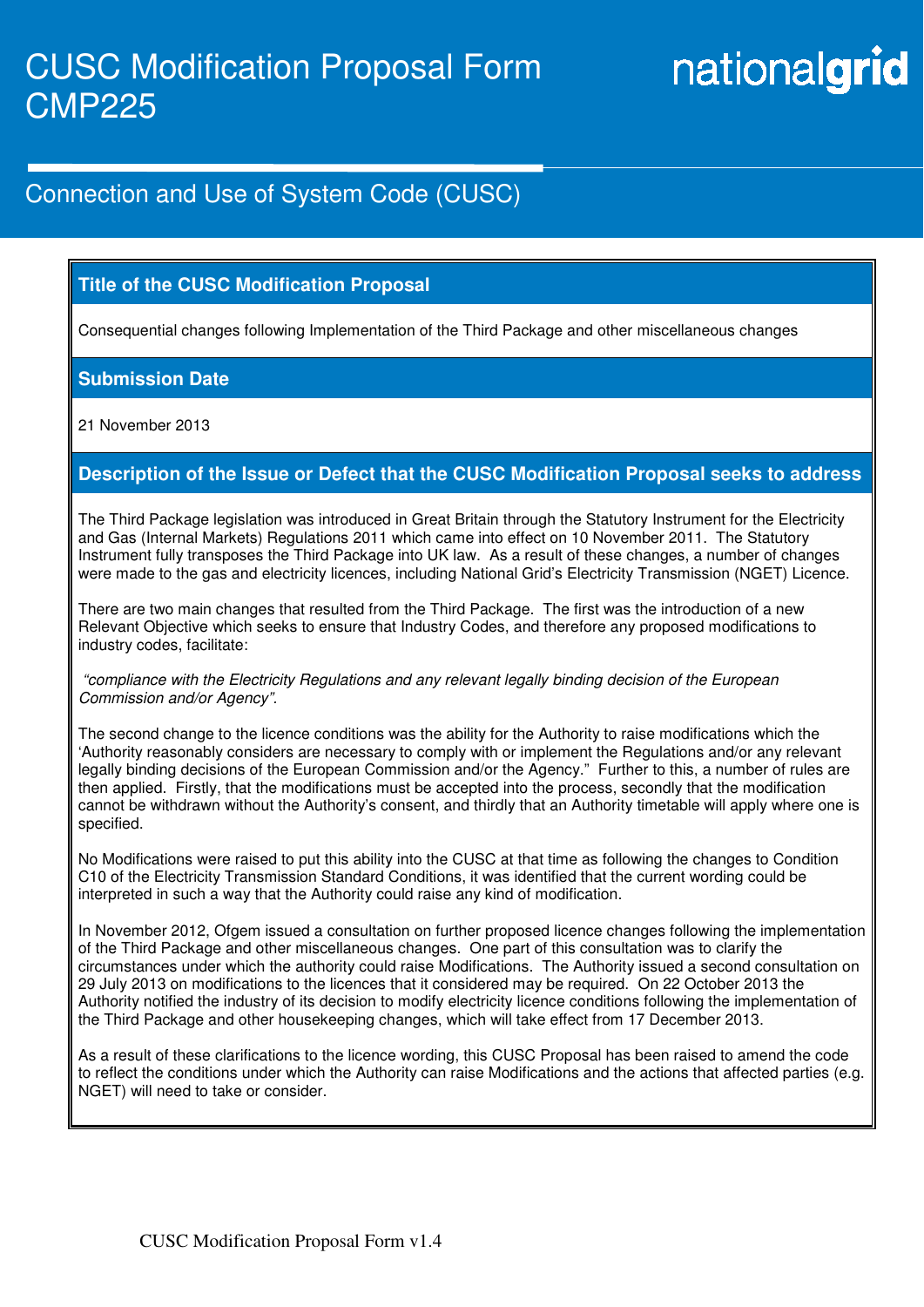#### **Description of the CUSC Modification Proposal**

This Modification is proposing amendments to CUSC Section 8 to enable the Authority to raise modifications to the CUSC that it considers necessary to comply with or implement the Electricity Regulation and/or any relevant legally binding decisions of the European Commission and/or Agency.

Currently the CUSC does not allow for the Authority to raise Modifications Proposals in order to comply with the relevant European legislation. Following the implementation of the changes to Electricity Transmission Licence Standard Conditions (SLC) C10 (Connection and Use of System Code) under the Third Package, the CUSC requires amendment in order to be consistent with the licence changes. Therefore, the CUSC will need to be amended to include the following elements:

- 1. To allow the Authority to raise CUSC Modification Proposals to comply with European legislation
- 2. To apply the caveats in the licence to modifications which are raised by the *licensee* following an Authority direction to raise a European related CUSC Modification Proposal
- 3. To apply the caveats in the licence to modifications which are raised by the Authority in relation to European regulation.

In regard to items 2 and 3 above, these caveats relate to such proposals (i) being accepted into the CUSC Modification process, (ii) where raised by the licensee, not to be withdrawn without the Authority's consent, and iii), to proceed in accordance with any timetable directed by the Authority.

Consideration will need to be given as to the involvement of the CUSC Panel when initially considering such an Authority raised Modification, in that:

- To what extent they agree and set the Terms of Reference for any necessary Workgroup meetings; and
- Its ability to decide on when the Modification is progressed to the next phase of the Modification Process (e.g. accepting the Workgroup Report and progressing to Code Administrator Consultation).

Consideration will also need to be given as to whether or not such Modifications can be adopted by a CUSC Party if that Modification is withdrawn.

#### **Impact on the CUSC**

Changes will be required to Section 8 of the CUSC – 'CUSC Modification'. In particular 8.16 'CUSC Modification Proposals'.

In addition, the CUSC Modification Proposal form for Charging Modifications will need to be updated to include the EU related relevant objective.

**Do you believe the CUSC Modification Proposal will have a material impact on Greenhouse Gas Emissions?** 

No.

|                        | Impact on Core Industry Documentation. Please tick the relevant boxes and provide any |  |
|------------------------|---------------------------------------------------------------------------------------|--|
| supporting information |                                                                                       |  |

| <b>BSC</b> |  |
|------------|--|
| Grid Code  |  |
| <b>STC</b> |  |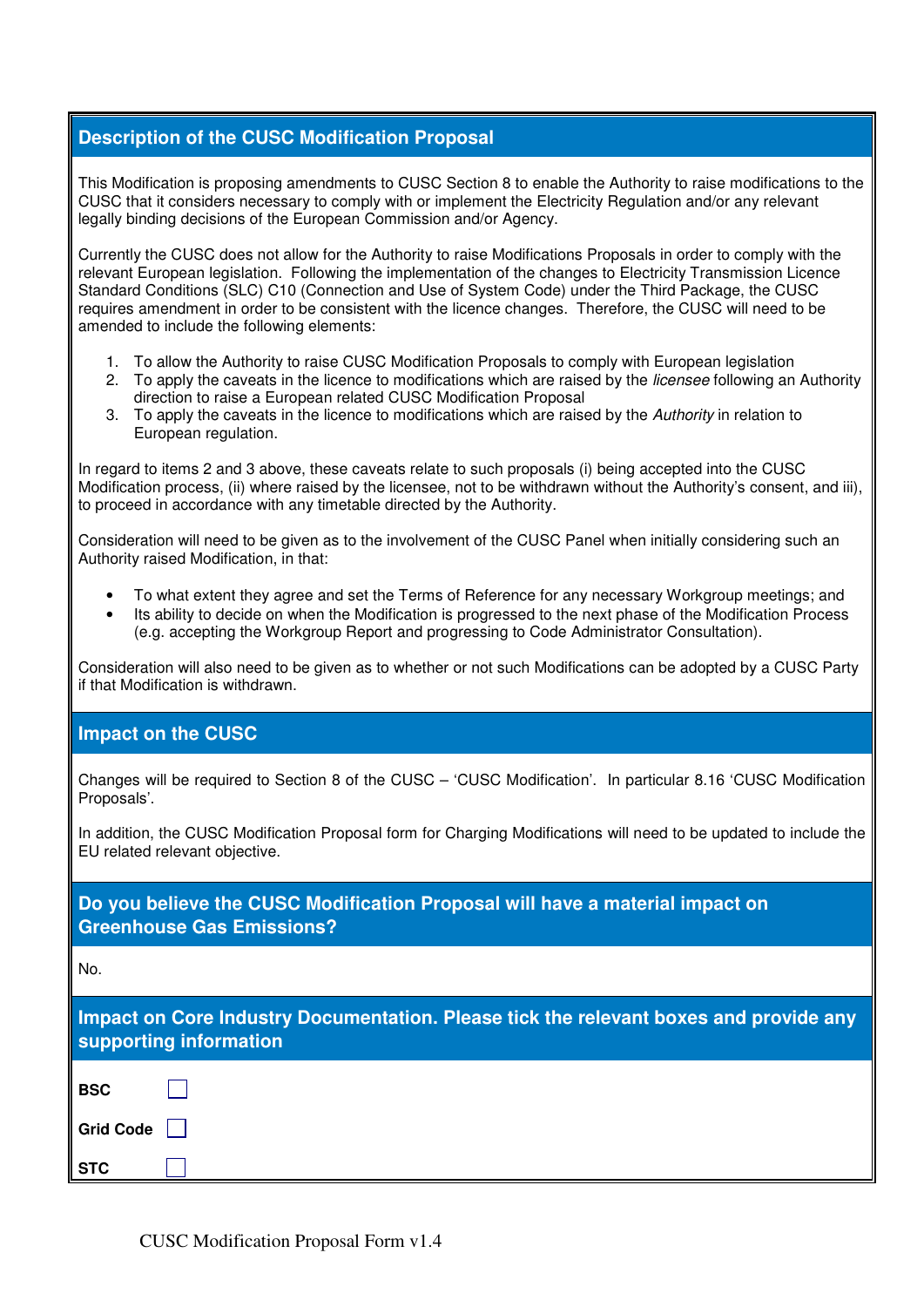**Other** 

(please specify)

#### **Urgency Recommended:**

No.

**Justification for Urgency Recommendation** 

**Self-Governance Recommended:** 

No – there is a material impact on governance.

**Justification for Self-Governance Recommendation** 

**Should this CUSC Modification Proposal be considered exempt from any ongoing Significant Code Reviews?** 

Yes.

### **Impact on Computer Systems and Processes used by CUSC Parties:**

None.

**Details of any Related Modification to Other Industry Codes** 

A like-for-like proposal will be raised for the BSC. The STC Modification Proposal form will also require updating to account for the EU related relevant objective.

**Justification for CUSC Modification Proposal with Reference to Applicable CUSC Objectives:** 

 $\boxtimes$  (a) the efficient discharge by The Company of the obligations imposed upon it by the Act and the Transmission Licence

This is a consequential change to changes to the licence as a result of the Third Package. Changes to the CUSC will accurately reflect the provisions set out in Standard Licence Condition C10 covering the circumstances and process to be followed in relation to Authority raised/directed CUSC Modification Proposals.

 $\Box$  (b) facilitating effective competition in the generation and supply of electricity, and (so far as consistent therewith) facilitating such competition in the sale, distribution and purchase of electricity.